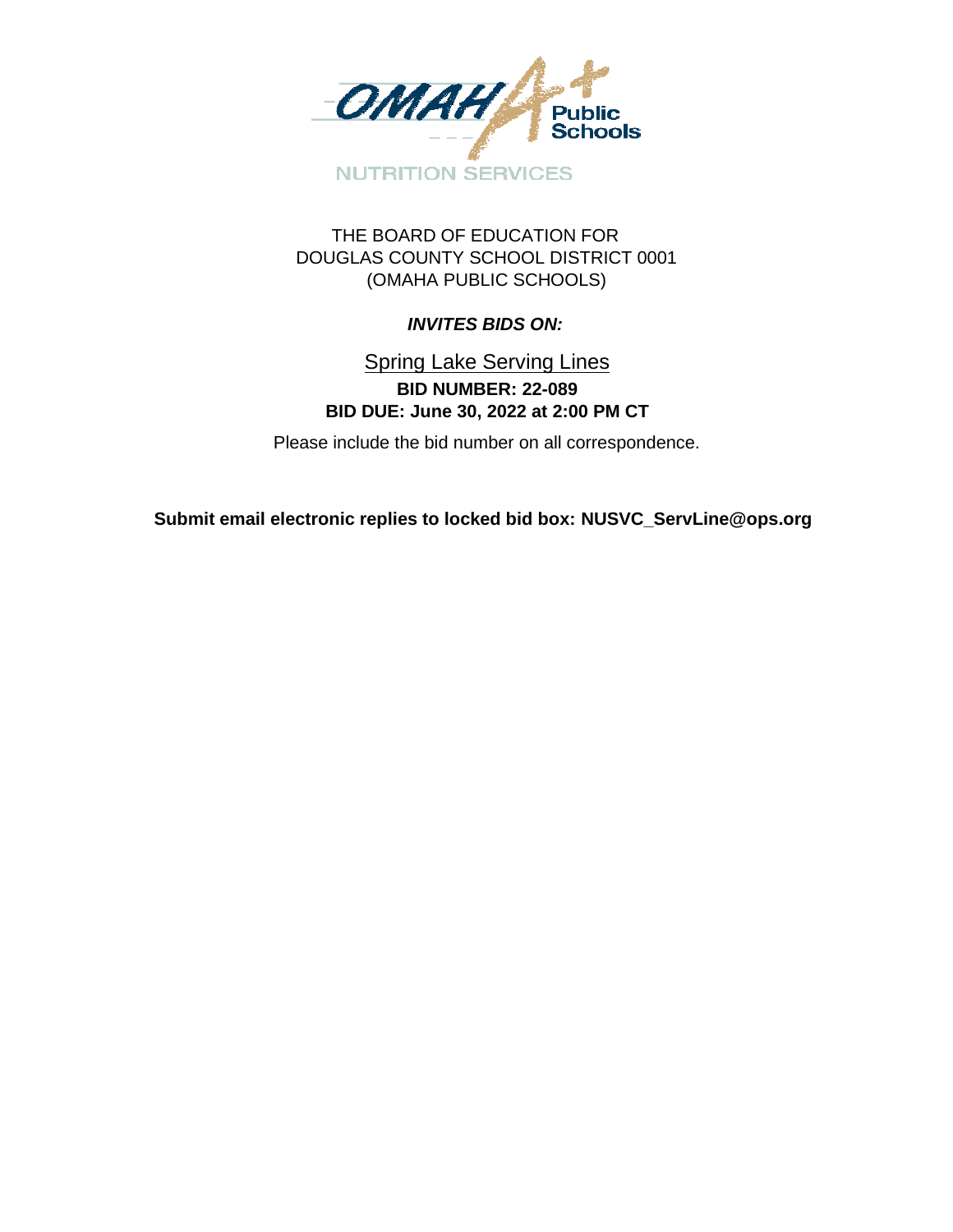

**DISTRICT OPERATIONAL SERVICES NUTRITION SERVICES DIVISION** 3215 CUMING STREET OMAHA, NE 68131-2024 PHONE 531-299-0230

**BID NUMBER:** 22-089 **DATE ISSUED:** June 2, 2022

**DATE DUE:** June 30, 2022 **TITLE OF BID:** Spring Lake Serving Lines

- I. **BID INVITATION:** Douglas County School District (Omaha Public Schools) ("District" or "OPS") invites qualified suppliers to submit bids on the Spring Lake Serving Lines ("Products") as specified in the Bid Documents. Bids must be submitted in accordance with the requirements stated in these Bid Documents. The Bid Documents include this Bid Invitation, the Bid Submission Instructions, the General Terms and Conditions, the Product Specifications, the bid form and the Lobbying Certification.
- II**. BID SUBMISSION INSTRUCTIONS**: To be considered, bids must be submitted in accordance with these bid instructions:
	- 1. **BID PREPARATION:** All bids must be completed and submitted on the unaltered OPS bid form that is a part of the Bid Documents. DO NOT SUBMIT BIDS ON ANY OTHER FORM. Unless specifically allowed in the Bid Documents, only one bid form may be submitted by any bidder. All required blanks on the bid form must be completed, all required attachments must be submitted, the final page of the bid form must be signed by an authorized representative of the bidder and the Lobbying Certification must be completed and also signed by an authorized representative and submitted with the bid. All prices are to be rounded off to two decimal points. All prices should be quoted F.O.B. Omaha Public Schools delivery site in Omaha, Nebraska. The amount bid shall be the total cost to OPS for the Products or services specified, and no additional amount will be paid by OPS to the successful bidder for the Products and services delivered to OPS at the delivery point specified. The bid price for each item shall include the following services for the Product bid: delivery to the OPS school location specified in the Product Specifications, placement of the Products within the designated building and room as directed by OPS, uncrating and assembly as necessary to make the Products useable, removal from OPS property and proper disposal of all shipping boxes, containers and other shipping materials, and onsite training of OPS personnel and shall also include all insurance costs, duties, tariffs, surcharges, and brokerage costs. No bidder will be allowed to offer more than one price for each item and the price shall be for the quantity specified in the bid form. If the bidder submits more than one price on any item, all prices for that item will be rejected. Even though a particular manufacturer's name or brand is specified in the Bid Documents, bids will be considered on other brands of equal or better quality, unless the bid clearly indicates that a particular brand or Product (NO SUBSTITUTE) is required. If, however, the Product Specifications indicate "NO SUBSTITUTE" for a Product, then alternates may not be specified for that Product. On all bids on which an alternate brand or Product is allowed to be proposed by a bidder, the bidder shall indicate clearly the Product on which it is bidding, and shall supply a sample or descriptive data, to be attached to the original copy of the bid where applicable. Failure to submit the above information may be sufficient grounds for rejection of bid. OPS reserves the right in its discretion to determine whether an alternate brand is acceptable. In the event the bid is for an item that requires a Safety Data Sheet (SDS), bidder shall include such SDS with bidder's bid proposal. Bids that attempt to change, modify or add additional terms and conditions to the Bid Documents by conditioning a bid response upon the acceptance by OPS of contract terms attached to a bid response or referencing in a bid response certain contract terms on a web site shall be considered non-complying bids by OPS and may be rejected by OPS.
	- 2. **BID QUESTIONS:** Any questions or requests for interpretation of these Bid documents must be submitted in writing by email to NUSVC, ServLineQA@ops.org by 2:00 p.m. CT on June 23, 2022. The communications requirements have been established by the District to ensure a fair and equitable process for all potential bidders. The email address listed above for questions is the only authorized location and representative of the District who can respond to questions regarding this bid. Any attempt to communicate or contact any Board Member, employee, or consultant of the District on any manner having to do with any aspect of this bid may result in the disqualification of the bidder as a potential Contractor. Answers to questions will be provided to all potential bidders known to OPS to have requested the Bid documents, without indicating which potential bidder submitted the question.
	- 3. **BID SUBMISSION**: All bids must be submitted to OPS by email to the following locked e-mail bid box address: NUSVC\_ServLine@ops.org . Bids submitted to any other email address will be rejected. All electronically submitted bids must comply with the following requirements: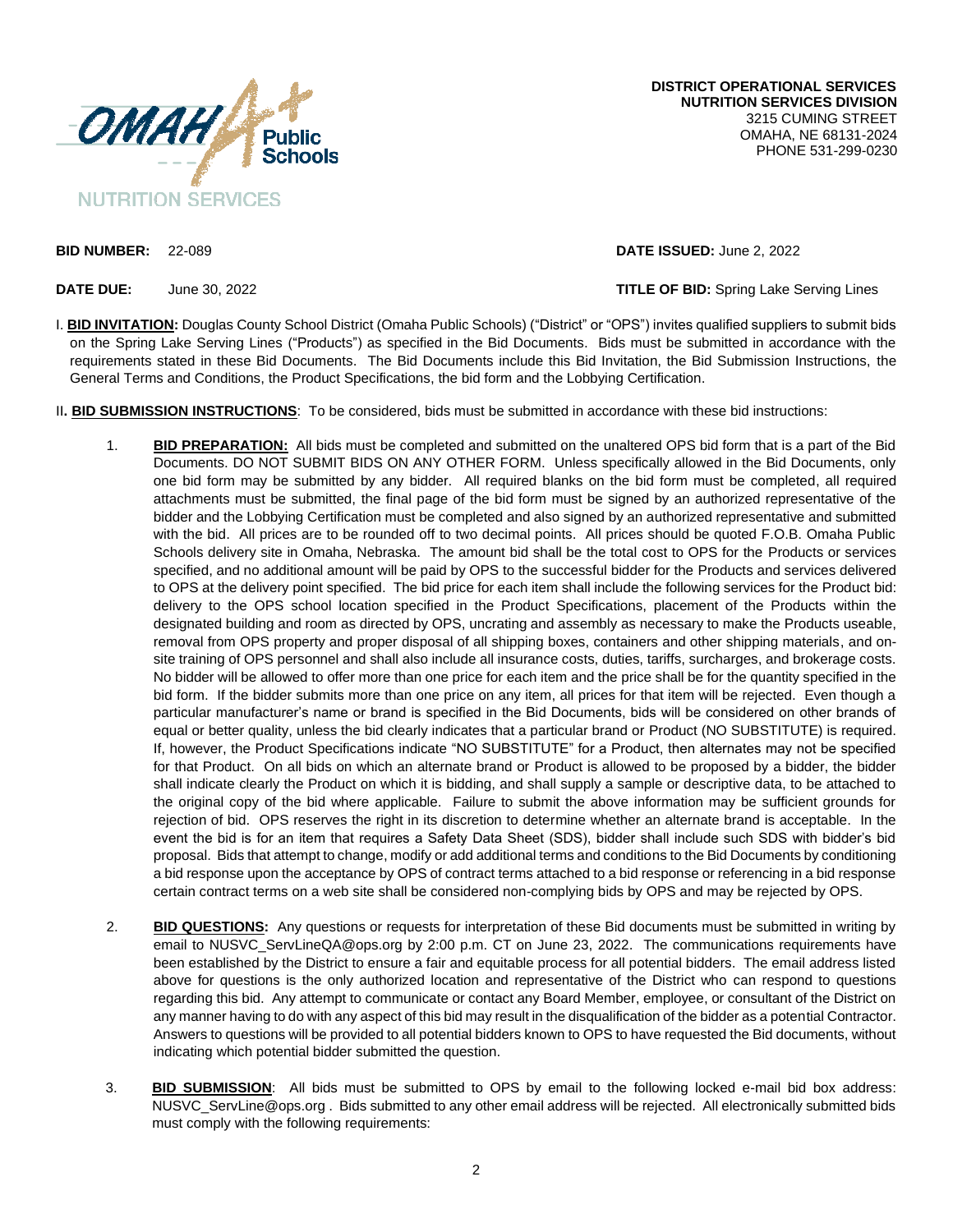- a. The bid must be submitted in a pdf format.
- b. The Lobbying Certification must be completed, signed and submitted as an attachment to the bid in a pdf format.
- c. The Product warranty information must be submitted as an attachment to the bid form.
- d. The completed bid form, Lobbying Certificate and warranty information must be attached to and submitted with a transmittal email that contains the following language in the subject line of the email: "Bid for Spring Lake Serving Lines, Bid 22-089."

Hard copy, facsimile and telephone bids will NOT be accepted. E-mail bids must be submitted to the locked e-mail bid box by the time and date specified on the bid documents. The time stamp on the District's email will be the official clock utilized to determine the time for the close of bidding.

- 4. **BID SUBMISSION DEADLINE**: Bids are due at 2:00 p.m. Central time on the due date specified in the Bid Documents. Bids received after 2:00 p.m. Central time on the due date are considered late and will be deleted and will not be reviewed or considered. OPS is not responsible for ANY late bids due to failure or delay in e-mail delivery. The bid must be received by the time and date indicated on the bid document. Please allow enough time for delivery. The risk of delivery rests solely on the bidder. Late bids will not be accepted. The time stamp on the District's email shall be the official clock for determining when the time for submission of bids has closed. If requested, a confirmation of receipt of the email bid submission will be provided to the bidder prior to bid opening.
- 5. **WARRANTIES**: All Products requested in the Bid Documents must meet the minimum warranty as noted within the Product Specifications. The warranty summary requested in Section 3c above must be separately described in an attachment to the bid form and include a description of the warranty coverage, the warranty duration, how warranty claims are processed; the method for determining warranted manufacturing defects versus negligence, misuse or abuse; and an explanation of how the bidder or manufacturer handles replacements of defective or damaged items. If there are multiple warranties for different portions of the Products, all such warranties shall be described.
- 6. **BID WITHDRAWLS AND RESUBMISSIONS**: Withdrawal of a bid may be made by a bidder prior to the bid submission deadline. A withdrawal may only be done by the bidder via an e-mail message to the same locked e-mail bid box where the bid was originally submitted, with the notation of the subject line stating "Withdrawal of Bid for SPRING LAKE SERVING LINES, Bid No. 22-089"; and actually received by the OPS Nutrition Services Division prior to the date and time the bid is due. A hard copy, facsimile or telephone withdrawal request will not be honored. An e-mail bid addendum or bid modification in lieu of a withdrawal is NOT acceptable and will be rejected. Bids may only be withdrawn by written e-mail notice received by OPS prior to 2:00 p.m. Central time on the due date. If properly withdrawn, a bid may be resubmitted in accordance with the Bid Documents so long as it is re-submitted prior to the deadline for submission of bids. All bids submitted and not withdrawn as specified in the Bid Documents shall remain open and be subject to acceptance for 90 days after the bid due date and may not be withdrawn prior to the expiration of such 90 day period.
- 7. **BID OPENING:** Those submitting bids can attend the bid opening by accessing Microsoft Teams meeting at 1-402-509- 3892, within the United States, Phone Conference ID: 353460015# so that bids can be opened in public immediately following the close of the time specified for submitting bids in the presence of the firms or representatives of the firms submitting bids.
- 8. **BID AWARD**: OPS reserves the right to reject any or all bids or any part thereof and to waive any or all technicalities and irregularities. This is an all or nothing bid and the bid award will be made to a single bidder. The OPS Board of Education must approve any contracts of \$50,000.00 or more. Except due to a holiday or an extenuating circumstance, the Board generally meets the first and third Monday of each month for approval of bids and purchases. OPS will either sign a contract with or issue an official purchase order to the successful bidder which will constitute the "Contract" with OPS for the purchase of the Product or Products specified in the Contract or purchase order and will incorporate by reference the Bid Documents. Approval or award of a bid by OPS or its Board of Education does NOT constitute a contract between OPS and the bidder, and no contract shall be deemed created, nor shall OPS be deemed obligated in any manner to bidder, until such time as an official purchase order is issued to the successful bidder or a contract is signed by OPS, as applicable. If the Bid Documents specify that a contract will be entered into with the successful bidder, OPS will submit to the successful bidder after the bid award the contract form that will be utilized by the parties.

The award will be made to the lowest responsive and responsible bidder meeting all specifications and requirements. This is the bidder who submits the lowest price, whose bid meets the specifications, terms, and conditions set forth in the bid, and who is clearly capable of delivering the Products or services specified. Therefore, the lowest responsible bidder will not always be the bidder who has submitted the lowest monetary bid. Award of bids will be made in the best interest of OPS.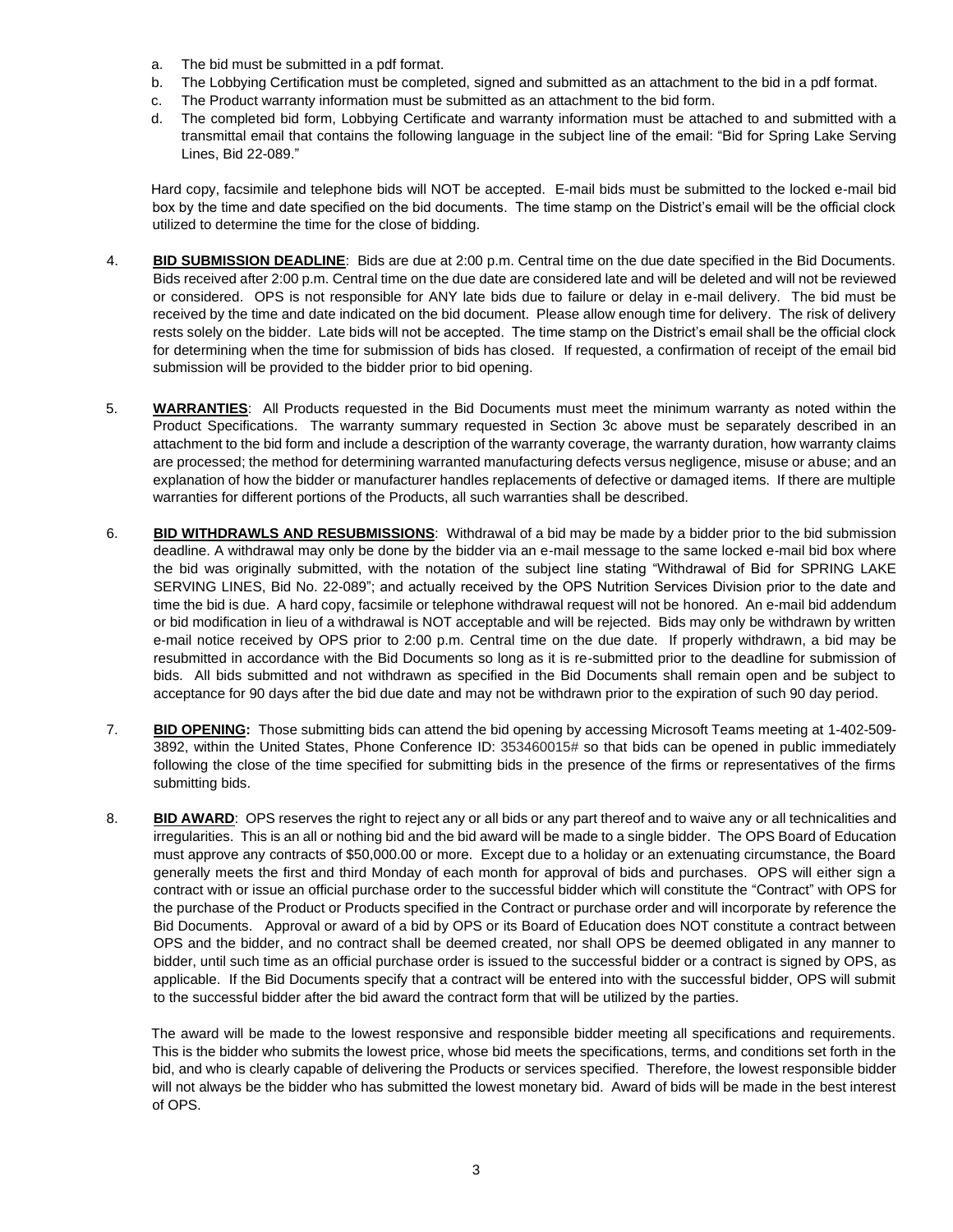In case the low bid is a tie bid by two or more responsible bidders, and subject to compliance with state and federal regulations and guidelines, the award will be made as follows:

- a. The bid will be awarded to the in-county supplier.
- b. The bid will be awarded to the in-state supplier.
- c. If applicable, the bid will be awarded to the goods made in Nebraska.
- d. If these preferences are insufficient for resolution, drawing lots in a public forum will resolve the tie.
- 9. **COLLUSIVE BIDDING:** The bidder's submission of its bid response is the bidder's representation and guarantee to OPS that the prices quoted have been arrived at without collusion with any other eligible bidders and without an attempt to preclude OPS from obtaining the lowest possible competitive price, influencing the prices quoted by any other eligible bidder or discouraging other potential bidders from bidding.
- 10. **BID TABULATONS:** Bid tabulations are available for review, by appointment, in the Purchasing Division offices. Copies of the bid tabulations are available. The cost for a bid tabulation copy is \$5.00 for any tabulation up to 20 pages in length. There is an additional charge of \$.25 for each page in excess of 20 pages. Make checks payable to Douglas County School District 0001. Bidders may include a request for a bid tabulation copy with its bid response or may contact the OPS buyer to make a request. The buyer will notify the bidder regarding the cost of the bid tabulation, once it is known.
- III. **GENERAL TERMS AND CONDITIONS:** The following terms and conditions, along with the remainder of the Bid Documents, will become a part of the Contract or purchase order between the successful bidder and OPS. The term "Contractor" as used herein, means the successful bidder that is issued a purchase order by OPS or who contracts with OPS to furnish the Products or services being bid.
	- 1. **THE CONTRACT:** The contract or an official purchase order of OPS that is issued to the Contractor will constitute the Contract with OPS for the purchase of the Products or services specified in the Contract or purchase order and will incorporate by reference the Bid Documents, including Contractor's completed bid form (all of the foregoing documents, including the purchase order and/or the Contract, are collectively the "Contract Documents"). In the event of a conflict between the Contractor's completed bid form and the remainder of the Contract Documents, the remainder of the Contract Documents shall control.
	- 2. **TAXES:** OPS is exempt from state and city sale taxes and no sales taxes shall be included in the bid or collected from OPS. The OPS tax-exempt number is 05-0597767. OPS will provide the Contractor with its tax-exempt form upon request. Where Federal statutes exempt OPS from the payment of excise or manufacturer's taxes on materials or equipment, bidders shall exclude the amount of any Federal excise or manufacturer's taxes from its bid.
	- 3. **COMPLIANCE WITH THE LAW:** Contractor shall comply with all applicable federal, state and local laws, ordinances, regulations and codes in the performance of the Contract. Contractor shall have the necessary rights, licenses and approvals required to provide the specified Products and services. Contractor represents that it is not listed on the nonprocurement portion of the General Services Administration's "List of Parties Excluded from Federal Procurement or Nonprocurement Programs" in accordance with Executive Orders 12549 and 12689, "Debarment and Suspension" (See 45 CFR part 76.) as the same may be amended from time to time.

By signing the Contract or accepting the OPS purchase order, the contractor is representing that it is not debarred, suspended, or has any ineligible or voluntary exclusions with the U.S. Department of Agriculture or any other Federal or State Agency.

Contractor certifies that the Contractor and/or any of its subcontractors or principals have not been debarred, suspended, or declared ineligible by any agency of the State of Nebraska or any agency of the Federal Government or as defined in the Federal Acquisition Regulation (FAR) 48 C.F.R. Ch. 1 Subpart 9.4. Contractor will immediately notify OPS if Contractor or any subcontractor is debarred or placed on the Consolidated list of Debarred, Suspended, and Ineligible Contractors by a Federal entity.

4. **INVOICES:** Invoices will not be submitted to OPS until the Products furnished to OPS that are included in the invoice have been delivered, set in place and assembled as required by the Contract Documents and accepted by OPS at the delivery point and provided further that all other services required by the Contract Documents have been satisfactorily performed at the time the invoice is submitted. All invoices must be sent in duplicate to the Nutrition Services Division and shall contain the OPS purchase order number on the face of the invoice. Invoices must be approved and processed 10 workdays prior to the next Board date where approval is requested for payment. Payments are generally issued the Tuesday following the Board meetings on the first and third Mondays of a month, except in those instances when one or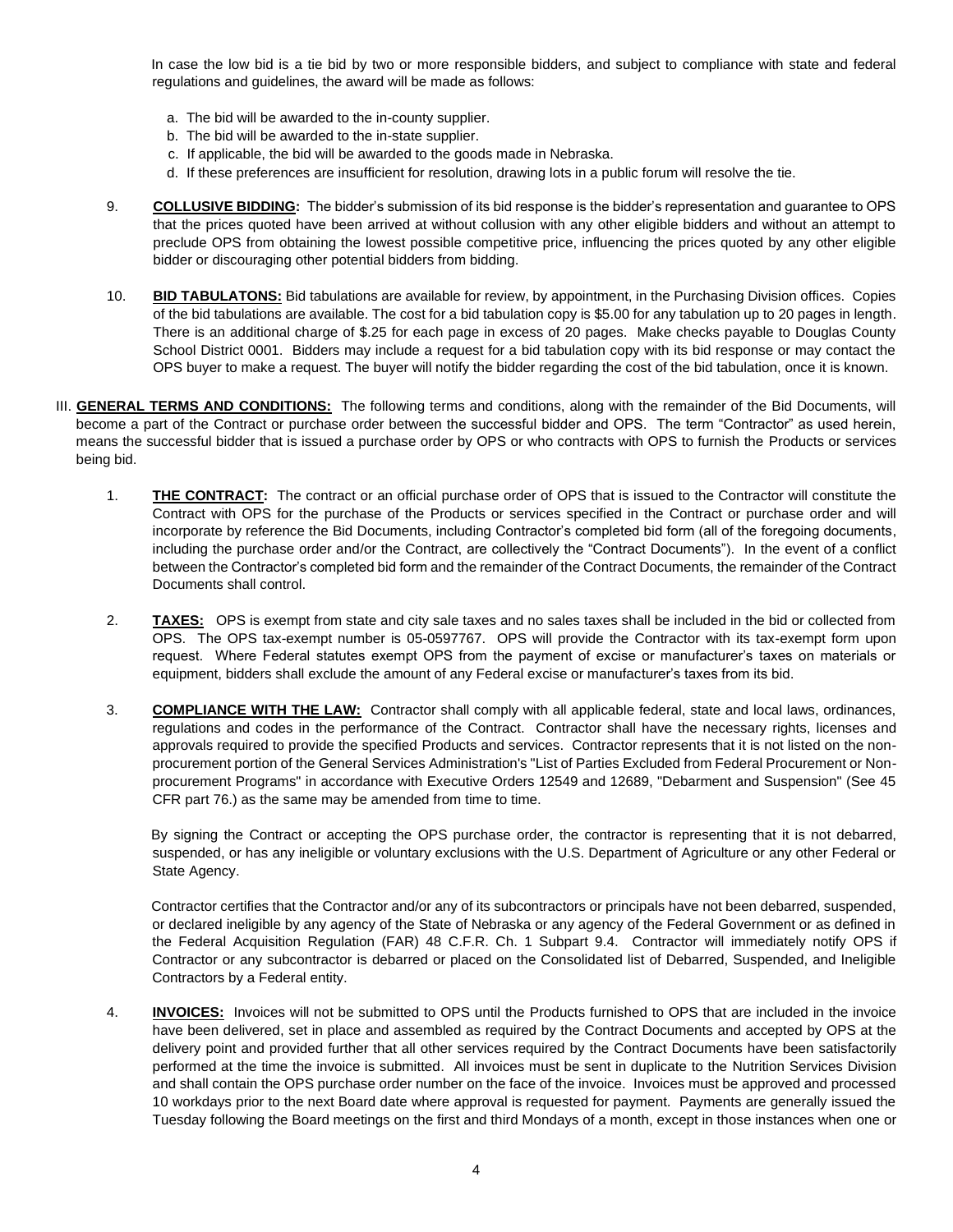both of the normal twice-monthly Monday Board of Education meeting is delayed, due to a holiday or other extenuating circumstance.

- 5. **CIVIL RIGHTS**: Contractor will comply with Title VI of the Civil Rights Act of 1964 (P.L. 88-352), as amended by the Equal Opportunity Act of 1972, all requirements imposed by or pursuant to the Regulations of the Department of Education (34 C.F.R. Part 100) issued pursuant to that title, the Pregnancy Discrimination Act of 1978, Federal Executive Order 11246, the Federal Rehabilitation Act of 1973, as amended, the Vietnam Era Veteran's Readjustment Assistance Act of 1974, Title IX of the Education amendments of 1972, the Age Act of 1972, the Americans With Disabilities Act of 1990, the Genetic Information Nondiscrimination Act of 2008, and the Nebraska Fair Employment Practice Act, Neb. Rev. Stat. §48-1122. Contractor agrees no person in the United States shall on the grounds of race, color or national origin, be excluded from participation in, be denied the benefits of, or be otherwise subjected to discrimination under any program or activity for which OPS receives federal financial assistance from the Department; and hereby gives assurance that the Institution will immediately take any measures necessary to effectuate this Agreement. Contractor further agrees to comply with all applicable requirements of state and local laws, ordinances, and regulations regarding nondiscrimination in employment. Contractor agrees not to discriminate in its employment practices, and will render services under this Agreement without regard to race, color, national origin, religion, sex (including pregnancy), marital status, sexual orientation, disability, age, genetic information, gender identity, gender expression, citizenship status, veteran status, political affiliation or economic status. Any act of discrimination committed by Contractor or failure to comply with these statutory obligations when applicable shall be a default under the Contract with the Contractor.
- 6. **PRODUCTS FURNISHED:** Unless otherwise specified by OPS, all Products and materials furnished by the Contractor shall conform to the specifications in the Bid Documents and in the Contractor's bid response. All manufacturers' warranties will be assigned to OPS.
- 7. **EMPLOYMENT ELIGIBILITY:** If the Contract with OPS requires physical performance of services in the State of Nebraska, as determined under Nebraska law, the Contractor awarded the Contract shall be required to register with and utilize an electronic verification system or program, whether the work authorization program of the Illegal Immigration Reform and Immigrant Responsibility Act of 1996, 8 U.S.C. 1324a, now known as the "E-Verify Program" or an equivalent federal program designated by the Department of Homeland Security or other federal agency authorized to verify the work eligibility status of a newly hired employee pursuant to the Immigration Reform and Control Act of 1986. Contractor shall contractually require all subcontractors performing work under such Contract to also register and utilize such electronic verification system. The Contractor awarded the Contract and all of such Contractor's subcontractors shall use such electronic verification system to determine the work eligibility status of each new employee physically performing any services within the State of Nebraska under the contract. Any person whom the electronic verification system determines is ineligible or not authorized to work in the United States shall not be permitted by Contractor nor any subcontractor to perform services in Nebraska under such contract. Contractor shall provide such reasonable documentation as OPS may request from time to time during the performance of the Contract and for 5 years thereafter documenting compliance with the provisions of this Section. Failure to comply with these provisions will constitute a default under the Contract awarded by OPS.
- 8. **INSURANCE:** At all times that Contractor is performing any services on OPS property, Contractor shall maintain the following insurance coverages. This insurance shall be written in accordance with the limits of liability as specified in this Section and shall be written on an occurrence basis only. OPS shall be an additional insured on all policies provided by Contractor. Contractor must at all times maintain the following insurance coverages:

Workers' compensation insurance - statutory limits

Employer's Liability \$500,000 per accident \$500,000 disease, policy limit \$500,000 disease, each employee

Commercial General Liability \$1,000,000 per occurrence for both bodily injury and property damage \$2,000,000 general aggregate \$2,000,000 completed operations aggregate \$1,000,000 personal and advertising injury

Commercial General Liability Coverage must include the following: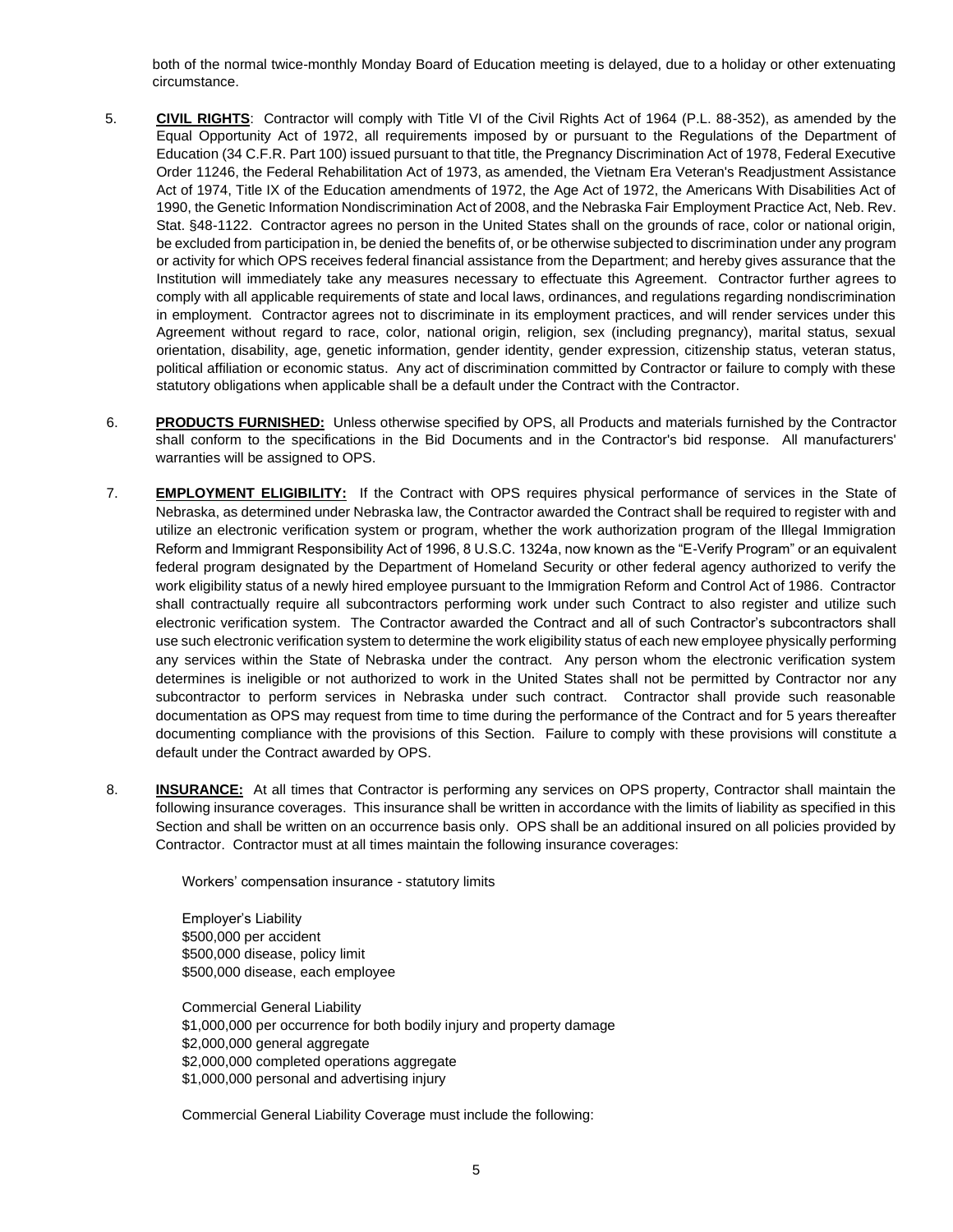(1) OPS shall be named as Additional Insured on a primary and non-contributory basis including completed operations

(2) Contractual liability coverage shall be on a broad form basis and shall not be amended by any limiting endorsements.

(3) Products and completed operations coverages shall be maintained for duration of work, and shall be further maintained for a minimum period of two (2) years after final acceptance and payment.

Automobile liability coverage insuring both bodily injury and property damage with limits of liability per occurrence of at least \$1,000,000 combined single limit. This insurance shall cover owned, non-owned and hired vehicles. Automobile liability insurance must also include insurance covering liability for transportation of asbestos containing materials.

Umbrella/Excess policy with limits of at least \$2,000,000. Policy shall provide liability coverage in excess of the specified Employers Liability, Commercial General Liability and Auto Liability policies.

All insurance required must be written by a company or companies licensed to transact such business either on an admitted or non-admitted basis in the State of Nebraska which are acceptable to OPS. OPS shall be named as an additional insured on all such policies on a primary and non-contributory basis. Contractor shall waive its rights of recovery against OPS and a waiver of subrogation endorsement in favor of OPS shall be added to the policies. All required policies of insurance and the certificates must provide for at least thirty (30) days written notice to OPS of any change in or cancellation of or termination of the coverage or coverages. All liability insurance to be furnished by Contractor shall provide "occurrence" coverage for any liability arising out of the Contract. Contractor shall maintain such liability insurance, including products and completed operations coverage, for a period of two (2) years after final acceptance of the work and shall provide OPS with certificates evidencing such coverage.

- 9. **INDEMNITY:** Contractor, on behalf of itself and its successors and assigns, hereby agrees to indemnify, defend, and hold harmless OPS and its Board members, officers, agents and employees, from any or all losses, damages, claims, liabilities, judgments, costs and expenses (including reasonable attorney's fees and expenses) arising out of or in connection with: (i) any act or omission of Contractor or Contractor's agents, contractors or employees; (ii) any default, breach, violation or non-performance of the Contract between the Contractor and OPS or (iii) any injury to persons or property or loss of life caused by Contractor or by Contractor's agents, contractors or employees, other than any such claims that are caused solely by the negligent or intentional act or omission of OPS, or its employees, agents, or contractors.
- 10. **USE OF TOBACCO PRODUCTS:** There shall be no smoking or use of any tobacco or vaping products on/or within the property limits of OPS property. This regulation shall be enforced by the Contractor.
- 11. **NO ASSIGNMENT:** Contractor awarded the contract shall not assign the contract in whole or in part to any other person or entity without the prior written consent of OPS, which shall not be unreasonably withheld. No interest of Contractor in the contract shall be transferred by operation of law.
- 12. **SUBCONTRACTING:** If Contractor intends to utilize subcontractors for the performance of any services under the Contract Documents, OPS shall have the right to review any subcontractors that the Contractor intends to use for this contract. Any approved subcontractor shall meet all requirements of the Contract Documents. Subcontractors selected by the approved Contractor will be the direct responsibility of such Contractor and not OPS. The responsibility for coordinating and managing the activities of a subcontractor lies with the Contractor and not OPS.
- 13. **TERMINATION OF CONTRACT:** In the event that the Contractor awarded the Contract fails or refuses to perform such Contract according to its terms, or in the event such Contractor otherwise defaults in the performance thereof, OPS may, in addition to all other rights that it may have at law or equity, terminate such Contract, and may enter into a Contract with another vendor for the same Product or service. Following thirty (30) days' written notice, OPS may terminate the Contract for convenience in whole or in part without the payment of any penalty or incurring any further obligation to the bidder awarded the Contract. In the event of such termination, the Contractor shall not be entitled to any further payment under the Contract until the work is completed and accepted in writing. Should the cost of completing the performance of the Contract, together with such damages and expenses incurred by the OPS through the default of the Contractor, at that time exceed unpaid balance of the Contract price, the Contractor shall pay the difference to OPS. In addition, OPS may recover any other damages it is entitled to recover, at law or equity, as a result of the Contractor's breach of contract.
- 14. **Governing Law:** The laws of the State of Nebraska shall govern the interpretation and performance of the Contract between OPS and Contractor, without regard to its conflicts of laws principles. Any action brought to enforce any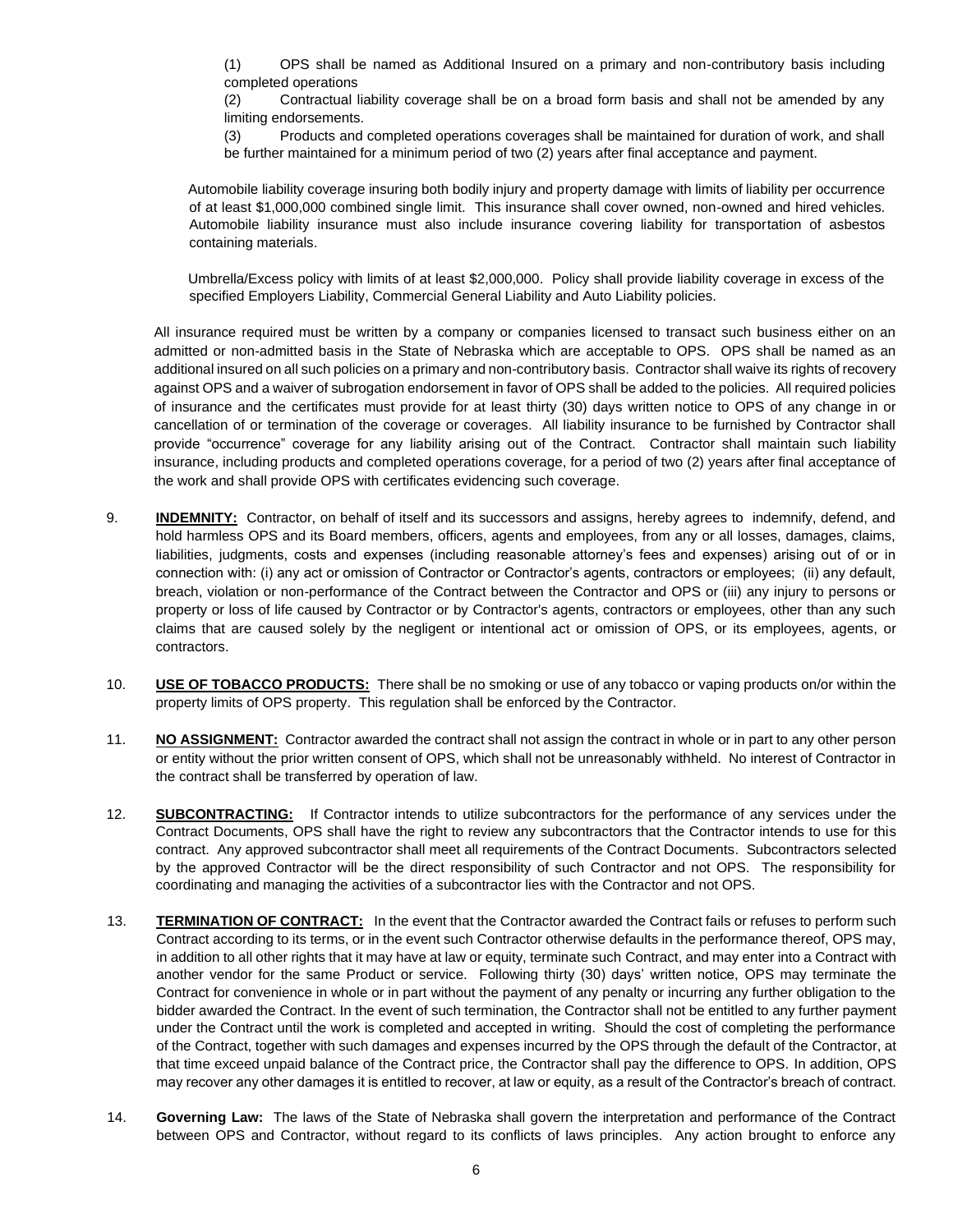provision of the Contract or otherwise concerning its formation or related to the same shall be brought in the appropriate courts of the State of Nebraska.

- 15. **ASSURANCES THAT AFFIRMATIVE STEPS ARE TAKEN TO USE MINORITY FIRMS, WOMEN'S BUSINESS ENTERPRISES AND LABOR SURPLUS AREA FIRMS:** As required by 2 C.F.R. 200.321, it is the intent of OPS to provide the maximum practical opportunities in its solicitations to small businesses, minority firms, women's enterprises, and labor surplus area firms.
- 16. **NON-DISCRIMINATION**: OPS does not discriminate on the basis of race, color, national origin, religion, sex (including pregnancy), marital status, sexual orientation, disability, age, genetic information, gender identity, gender expression, citizenship status, veteran status, political affiliation or economic status in its programs, activities and employment and provides equal access to the Boy Scouts and other designated youth groups. The following individual has been designated to accept allegations regarding non-discrimination policies: Superintendent of Schools, 3215 Cuming Street, Omaha, NE 68131 (531-299-9822). The following persons have been designated to handle inquiries regarding the nondiscrimination policies: Director of Equity and Diversity (equityanddiversity@ops.org), 3215 Cuming St, Omaha, NE 68131 (531-299-0307).
- 17. **USDA NON-DISCRIMINATION:** In accordance with Federal civil rights law and U.S. Department of Agriculture (USDA) civil rights regulations and policies, the USDA, its Agencies, offices, and employees, and institutions participating in or administering USDA programs are prohibited from discriminating based on race, color, national origin, sex, disability, age, or reprisal or retaliation for prior civil rights activity in any program or activity conducted or funded by USDA

Persons with disabilities who require alternative means of communication for program information (e.g. Braille, large print, audiotape, American Sign Language, etc.), should contact the Agency (State or local) where they applied for benefits. Individual who are deaf, hard of hearing or have speech disabilities may contact USDA through the Federal Relay Service at (800) 877- 8339. Additionally, program information may be made available in languages other than English.

To file a program complaint of discrimination, complete the USDA Program Discrimination Complaint Form, (AD-3027) found online at: http://www.ascr.usda.gov/complaint\_filing\_cust\_html and at any USDA office, or write a letter addressed to USDA and provide in the letter all of the information requested in the form. To request a copy of the complaint form, call (866) 632-9992. Submit your completed form or letter to USDA by:

(1) Mail: U.S. Department of Agriculture Office of the Assistant Secretary for Civil Rights 1400 Independence Avenue, SW Washington, D.C. 20250-9410;

- (2) Fax: (202) 690-7442; or
- (3) Email: program.intake@usda.gov

This institution is an equal opportunity provider.

- 18. **RECORD RETENTION REQUIREMENT (4 YEARS) AND ACCESS TO FILES:** The Contractor shall maintain books, records, and documents in accordance with generally accepted accounting principles and procedures and which sufficiently and properly document and calculate all charges billed to OPS for a period of at least four (4) years following the date of final payment or completion of any required audit, whichever is later. Records to be maintained include both financial records and service records. The Contractor shall permit the Auditor of the OPS Board of Education or any authorized representative of OPS, and where Federal funds are involved, the Comptroller General of the United States, or any other authorized representative of Federal or State government, to access and examine, audit, excerpt and transcribe any directly pertinent books, documents, papers, electronically or optically stored and created records or other records of the Contractor relating to orders, invoices, or payments or any other documentation or materials pertaining to the contract, wherever such records may be located during normal business hours. The Contractor shall not impose a charge for audit or examination of the Contractor's books and records. If an audit discloses incorrect billings or improprieties, OPS reserves the right to charge the Contractor for the cost of the audit and appropriate reimbursement. Evidence of criminal conduct will be turned over to the proper authorities.
- 19. **COPYRIGHTS AND PATENTS:** Patent and Copyright Infringement. (a) The Contractor shall report to OPS, promptly and in reasonable written detail, each notice or claim of patent or copyright infringement based on the performance of the contract of which the Contractor has knowledge. (b) In the event of any claim or suit against OPS on account of any alleged patent or copyright infringement arising out of the performance of the contract or out of the use of any Products furnished or work or services performed under the Contract Documents, the Contractor shall furnish to OPS, when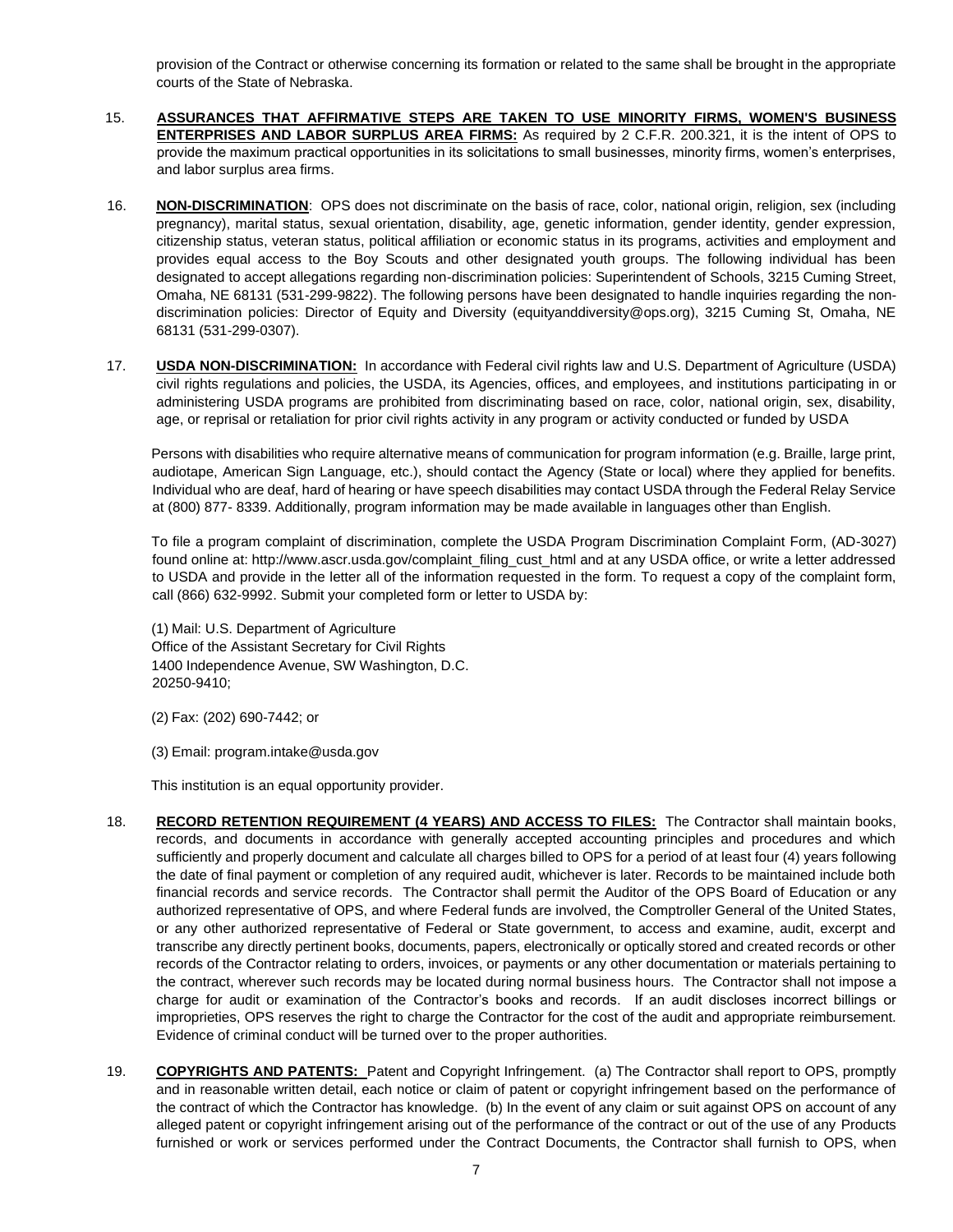requested by OPS, all evidence and information in the successful Contractor's possession pertaining to such claim or suit. Such evidence and information shall be furnished at the expense of OPS except where the Contractor has agreed to indemnify OPS. (c) The Contractor shall include the substance of this clause, including this paragraph (c), in all subcontracts that are expected to exceed the simplified acquisition threshold.

Patent Indemnity. (a) The Contractor shall indemnify OPS and its officers, agents, and employees against liability, including costs, for infringement of any United States patent (except a patent issued upon an application that is now or may hereafter be withheld from issue pursuant to a Secrecy Order under 35 U.S.C. 181) arising out of the manufacture or delivery of Products or supplies or the performance of services under the contract, or out of the use or disposal by or for the account of OPS of such supplies or Products. (b) This indemnity shall not apply unless the Contractor shall have been informed as soon as practicable by OPS of the suit or action alleging such infringement and shall have been given such opportunity as is afforded by applicable laws, rules, or regulations to participate in its defense. Further, this indemnity shall not apply to: (1) An infringement resulting from compliance with specific written instructions of OPS directing a change in the Products or supplies to be delivered or in the materials or equipment to be used, or directing a manner of performance of the contract not normally used by the Contractor; (2) An infringement resulting from addition to or change in Products or supplies that was made subsequent to delivery or performance; or (3) A claimed infringement that is unreasonably settled without the consent of the Contractor, unless required by final decree of a court of competent jurisdiction.

- 20. **INVENTIONS AND DATA:** Any papers, reports, graphs, forms, guides, evaluations, spreadsheets, databases and other data and/or material which are produced under or as a result of the contract are to be deemed a "work made for hire", as such term is defined in the Copyright laws of the United States. As a "work made for hire", all copyright interests in said works will vest in OPS upon creation of the copyrightable work. If any papers, reports, graphs, forms, guides, evaluations, spreadsheets, databases, or other material which produced under or as a result of the contract are deemed by law not to be "work made for hire", any copyright interests of the Contractor are hereby assigned completely and solely to OPS. The Contractor shall ensure that all papers, reports, graphs, forms, guides, evaluations, spreadsheets, databases and other material which are produced under or as a result of the contract are clearly marked with a copyright notation indicating OPS as the sole copyright owner. All rights and ownership of materials produced under or as a result of the contract shall become the property of OPS upon payment of consideration specified herein. All papers, reports, graphs, forms, guides, evaluations, spreadsheets, databases and other material prepared or prepared by the Contractor under the terms of the contract shall be delivered to, become and remain the property of OPS upon termination or completion of the contract. OPS's requirements and regulations are applicable pertaining to patent rights with respect to any discovery or invention which arises or is developed in the course of or under such contract and requirements and regulations pertaining to copyrights and rights in data.
- 21. **CONTRACT WORK HOURS AND SAFETY STANDARDS ACT (CFR 3016.36(I)6):** Bidder agrees to comply with Sections 103 and 107 of the Contract Work Hours and Safety Standards Act (40 US.C. 327-330) as supplemented by the Department of Labor regulations (29 CFR Part 5).
- 22. **ENERGY EFFICIENCY, CLEAN AIR, AND CLEAN WATER:** Contractor shall comply with all mandatory standards and policies relating to energy efficiency which are contained in the state energy conservation plan issued in compliance with the Energy Policy and Conservation Act (Public Law 94-163, 89 Stat.871). For all contracts, subcontracts, and subgrants in excess of \$100,000, the Contractor shall comply with all applicable standards, orders, or requirements issued under section 306 of the Clean Air Act (42 U.S.C 1857(h), 42 U.S.C. 7401), section 508 of the Clean Water Act (33 U.S.C. 1368), Executive Order 11738, Environmental Protection Agency regulations (40 CFR part 15), and the Federal Water Pollution Control Act (33 U.S.C. 1251 et seq.).
- 23. **DATA AND PRIVACY PROTECTION:** The Contractor acknowledges that in performance of this agreement OPS may provide bidder with Personal Information which is defined in and protected under Nebraska Revised Statute sections 87- 801 to 87-808. Bidder warrants, in accordance with Nebraska Revised Statute section 87-808, that bidder has implemented and will maintain, throughout the term of the contract awarded hereunder, reasonable security procedures and practices that: (i) are appropriate to the nature of the personal information disclosed to bidder; and (ii) are reasonably designed to help protect the personal information from unauthorized access, acquisition, destruction, use, modification, or disclosure.
- 24. **PUBLIC BENEFITS:** Contractor represents and warrants that it is not an individual or sole proprietorship. Therefore, Contractor is not subject to the public benefits attestation and related requirements of Nebraska Revised Statute sections 4-108 through 4-113.
- IV. **PRODUCT SPECIFICATIONS:** The Contractor awarded the Contract will be expected to furnish Products to and perform the services for OPS that comply with the following specifications: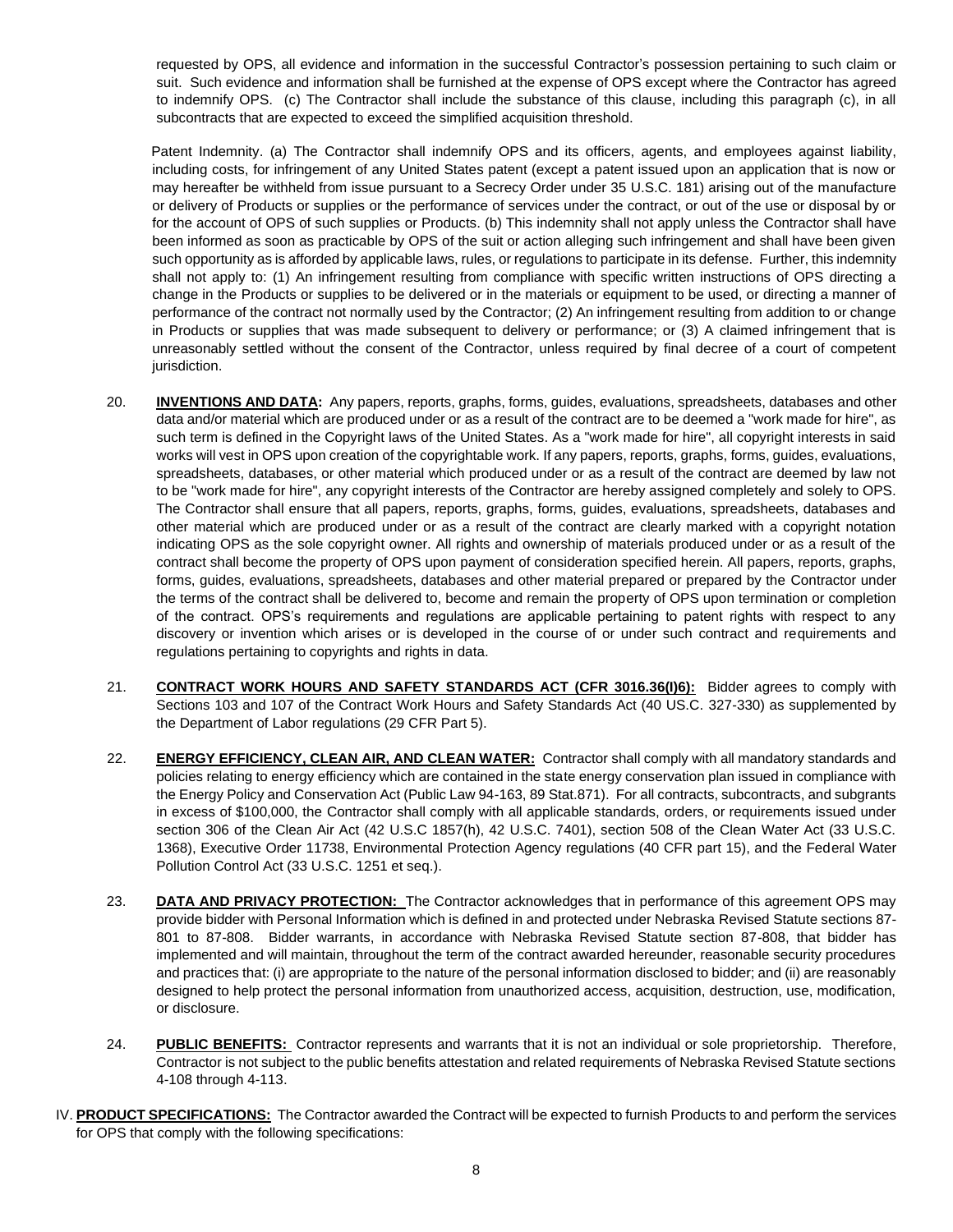1. **PRODUCTS TO BE FURNISHED:** Contractor agrees that it will supply to OPS, when ordered from Contractor by OPS, all of the Products listed in Contractor's bid response that were awarded by OPS. Unless otherwise specified by OPS in the Contract Documents, all Products furnished by the Contractor shall be new and unused, and be delivered, assembled, and placed by the Contractor so as to be ready for use, and shall conform to the specifications in the Contract Documents. The Products will have all warranties required by the Contract Documents or otherwise provided by the Contractor and manufacturer, which manufacturer's warranty will be assigned to OPS at the time the Products are furnished.

#### 2. **SPECIFIC PRODUCT SPECIFICATIONS:**

#### **Item 1: One (1) each SpecLine 96-EFS6-CPA-F Hot Food Table with Open Storage Base**:

- Approx. 96-3/8" x 30" x 36" High
- Top 14 Gauge Stainless Steel
- (AA) Line-Up Locks
- 96" Molded Fiberglass Body Candy Apple Red R146
- EFS6 Hot Food Wells, Powered by Thermawell.
- (Z) With STD. CPVC Manifold for Hot Food Wells with Drain
- (D) 8" X 96" Solid S/S Cutting Board on Folding Brackets.
- (A)12"x 96" Beaded S/S Tray Slide
- 95" Custom Omaha Adjustable Food Protector Tempered Glass Food Protector Adjust Vertical and pivots
- Four 5 Inch Locking Casters
- (DD) Electrical Outlet In Cabinet with Wiring to Junction Box
- (DD) Daisy Chain Outlet
- (V) 28" Stainless Steel Insert Storage Shelf
- (V) 46" Stainless Steel Insert Storage Shelf
- Warranty includes two (2) year parts & labor to start on the date of delivery to specified location.
- Energy efficient, WSF approved
- 208/1 phase /14.4A, 10' cord and plug furnished by Colorpoint, NEMA 14-30P
- Color to be Candy Apple Red R-146

### **Item 2: Two (2) each SpecLine 66-CFMA-F, Tempest-Aire Cold Food Counter, Open Storage Base:**

- Approx. 66-3/8" x 30" x 36" High
- Top 14 Gauge Stainless Steel
- (AA) Line-Up Locks
- 66" Molded Fiberglass Body-Candy Apple Red R146
- 2050TA-4 Tempest-Aire Built-In with Drain Provided with Adapter Bars
- (A)12"x 66" Beaded S/S Tray Slide
- 65" Custom Omaha Adjustable Food Protector -Tempered Glass Food Protector Adjust Vertical and Pivots
- Four 5 Inch Locking Casters
- (DD) Electrical Outlet In Cabinet with Wiring to Junction Box.
- (DD) Daisy Chain Outlet.
- (V) 36" Stainless Steel Insert Storage Shelf
- Warranty includes 2 year parts & labor warranty; 5 year compressor warranty starting on date of delivery to specified location.
- Energy efficient, NSF approved
- Voltage 120/1/8.5, NEMA 5-15, 1/3 hp compressor, 8.5 AMP
- Color to be Candy Apple Red R-146

The Hot and Cold food counter will have a daisy chain configuration with the hot line in the middle and one cold line at each end with 120/208V/1ph/22.9A

3. **QUANTITIES AND PRICING:** Contractor will furnish the Products specified in the Bid Documents in quantity specified in the Bid Form. The Products will be furnished at the Contractor's bid price. The amount bid by Contractor shall be the total amount to be paid by OPS for the Products and services provided by Contractor and no additional amount will be paid by OPS to the Contractor for the Products and services provided to OPS. The Contractor's bid price for each item shall include the following services for each such Product: delivery to the OPS school location specified in the Product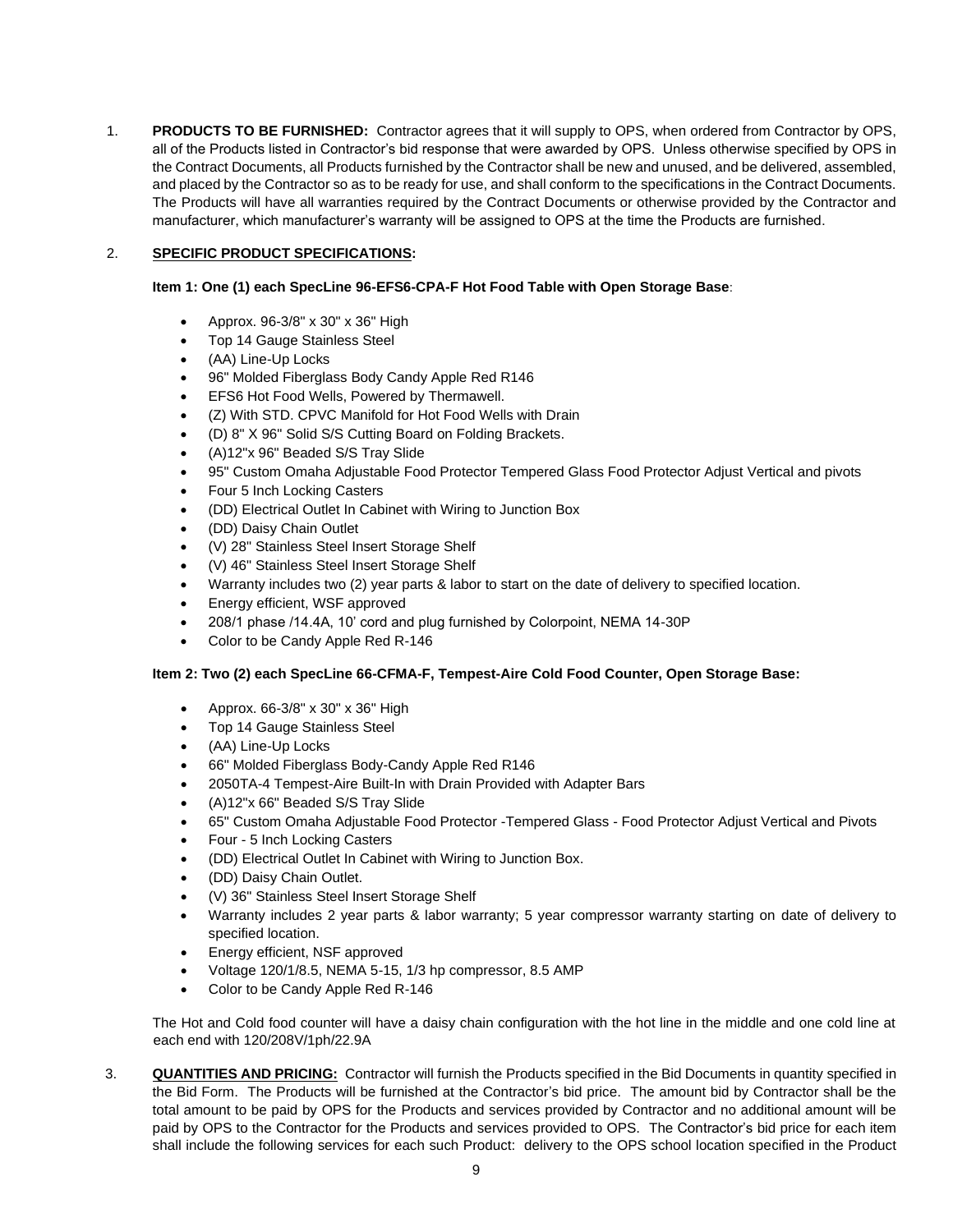Specifications, placement of the Product within the designated building in the location as directed by OPS, uncrating and assembly as necessary to make the Products useable, removal from OPS property and proper disposal of all shipping boxes, containers and other shipping materials, on-site training of OPS personnel in the operation of the Product, and shall also include all insurance costs, duties, tariffs, surcharges, and brokerage costs. Payment will be made within thirty (30) days after the Product is satisfactorily provided and placed by Contractor at the location specified in the Contract Documents or as otherwise indicated by OPS, after acceptance of the Product by OPS.

4. **DELIVERY:** The Products will be delivered to and set in place in the kitchen at Spring Lake Elementary, 4215 South 20th St, Omaha, NE 68107 in March of 2023 after the purchase order for the Products is issued to Contractor. Contractor is to include care and maintenance materials for Products when the Products are delivered and set in place. Delivery may be made to OPS only after a valid purchase order has been issued by OPS. All deliveries must be made between the hours of 8:00 am and 2:30 pm Central time on those days when OPS is open for the conduct of business. However, the exact delivery date and delivery schedule must be coordinated with and approved by OPS. Three (3) business day notice to OPS Nutrition Services is required for a delivery appointment. Failure to obtain a delivery appointment with OPS Nutrition Services may result in the refusal of OPS to allow delivery of the Products. OPS shall not be charged for any delivery delays. Delivery requests beyond the core hours listed and/or weekend hours will be considered if requested by Contractor to allow a more efficient delivery, assembly, and placement but no additional amount shall be paid by OPS for such work. Contractor must strictly adhere to the delivery dates and times specified by OPS. All Product transportation, delivery, setting in place, assembly, and refuse disposal arrangements shall be the responsibility of the Contractor.

Delivery shall be made from the designated unloading location directly to the specified location in the school building. The Contractor shall have complete responsibility for any loss or damage to the Product until it is set in place in the designated location, fully assembled, and accepted in writing by approved OPS staff. Contractor shall be responsible for the complete removal from OPS premises, on the same day that the Product is delivered, of all crating and packing materials and the proper and legal disposal of those materials. Ownership of all Products shipped to OPS passes to OPS at the time delivered, assembled and accepted by OPS at the delivery point. All risk of loss to any Products will remain with the Contractor until accepted by OPS at the delivery point.

A Contractor representative must be present at time of delivery to OPS. Uncrating, setting in place, and assembly must be completed no later than three (3) business days after the delivery date. Contractor is responsible for removal of shipping, packing and crating materials.

- 5. **ASSEMBLY AND PLACEMENT:** The Contractor shall be solely responsible for repairing any damage to the OPS's buildings and other real or personal property caused by Contractor during the delivery, setting in place, and assembly of the Product and during removal of any shipping, packing and crating materials. If any such damage occurs, it shall be first reported to the OPS contract administrator. Any repairs to the facility from such damage will be performed by the construction contractor designated by OPS at Contractor's cost. Products when accepted by OPS representatives at the designated location shall be free of defects, including, without limitation, dirt, dust, marks, dents, scratches, tape, packaging, or other foreign substances. The Products shall be inspected by representatives of the OPS and the Contractor for compliance with the Contract requirements prior to final acceptance in writing by the OPS. In the event any Product delivered by Contractor fails to conform to Product Specifications in the Bid Documents, Contractor shall remove the item and immediately replace the item with an acceptable Product conforming to the Project Specifications at no additional cost to OPS.
- 6. **TRAINING:** Following installation of the Products and acceptance by OPS, Contractor will provide, at its cost, on-site training at the installation site for OPS personnel in the operation and maintenance of the Products furnished by Contractor. The exact date and time of the training shall be coordinated with the OPS Nutrition Services Division.
- 7. **SAFETY DATA SHEETS:** Contractor shall furnish OPS with at least one hard copy of safety data sheets (SDS) as stated in 29CFR 1910.1200 or under the GHS, for each Product, chemical substance, mixture, preparation or material requiring a SDS directly to Environmental, 4041 N. 72nd Street, Omaha, NE 68134. Electronic submittals are also acceptable – send to safetydatasheets@ops.org. Contact Environmental at 531-299-0180 for further directions.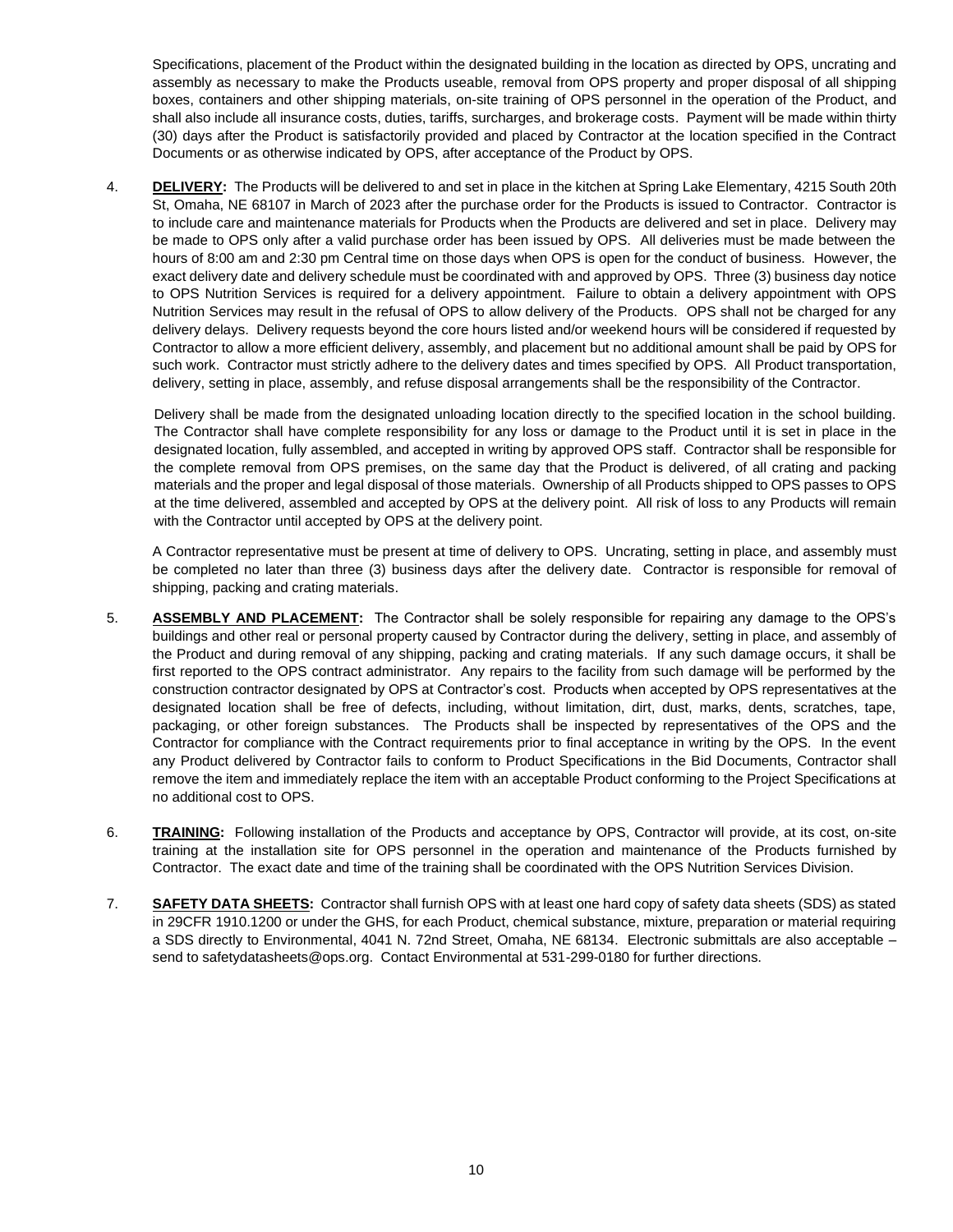## **BID FORM BID NO.: 22-089 SPRING LAKE SERVING LINES**

Proposal of **homogeneous contract of the contract of the contract of the contract of the contract of the contract of the contract of the contract of the contract of the contract of the contract of the contract of the contr** under the laws of the State of \_\_\_\_\_\_\_\_\_\_\_; a [\_\_] limited liability company organized and existing under the laws of the State of **interpretate of the State** intership, organized and existing under the laws of the State of  $\qquad \qquad ;$  or an [ \_\_\_] individual (check appropriate box).

TO: Omaha Public Schools Nutrition Services 3215 Cuming Street Omaha, Nebraska 68131-2024

The undersigned, having familiarized itself with conditions affecting the cost of furnishing the Products specified and the delivery costs and other Products and services described in the Bid Documents, hereby proposes and agrees to furnish the Products listed below, and furnish and perform all other services and Products described in the Bid Documents as and when ordered by OPS, at the prices listed below, in strict compliance with the Bid Documents.

The undersigned further certifies that the firm is capable of performing the contract with OPS if awarded the bid and can meet the needs and requirements of OPS, that it understands the requirements of the bid documents and that other factors specified in the bid documents, in addition to the cost of Products, may be considered in determining the successful bid or bids. The undersigned further acknowledges that once the bid is opened, it shall remain open and subject to acceptance by the OPS for ninety (90) days and may not be withdrawn or modified prior to the expiration of such ninety (90) day period. The undersigned further acknowledges that OPS reserves the right to reject any or all bids and any part thereof and to waive all technicalities.

| <b>PRODUCT DESCRIPTION</b>                                                    | <u>QTY</u>     | <b>UOM</b>  | <b>UNIT PRICE</b>   | <b>EXTENDED PRICE</b> |
|-------------------------------------------------------------------------------|----------------|-------------|---------------------|-----------------------|
| SpecLine 96-EFS6-CPA-F Hot<br>Food Table with Open Storage<br>Base:           |                | <b>EACH</b> |                     |                       |
| SpecLine 66-CFMA-F, Tempest-<br>Aire Cold Food Counter, Open<br>Storage Base: | $\overline{2}$ | <b>EACH</b> |                     |                       |
|                                                                               |                |             | <b>GRAND TOTAL:</b> |                       |

**Attachments:** Lobbying Certification Warranty Information

[Signature page follows]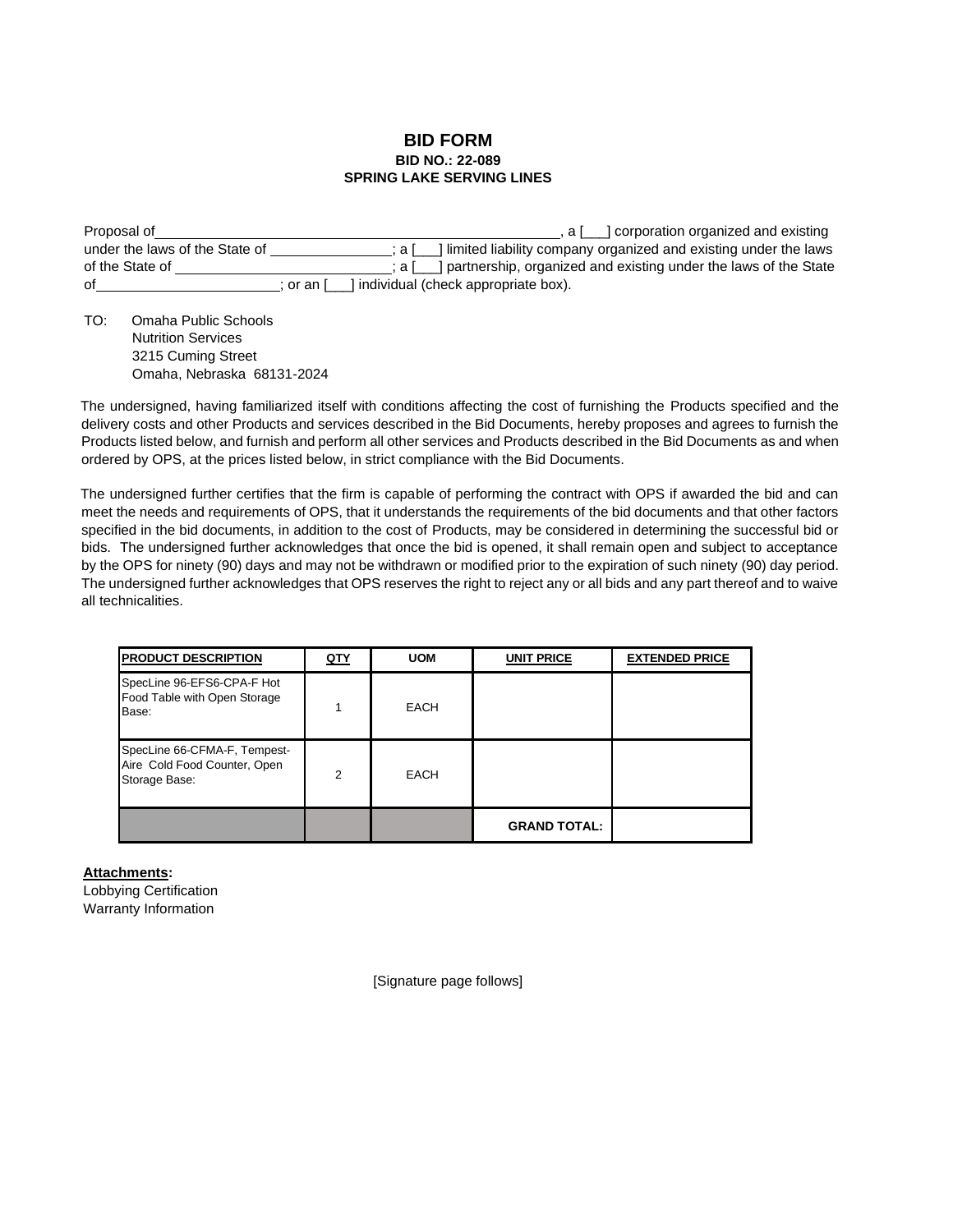## **SIGNATURE PAGE BID NO: 22-089**

|                                      | FAX: The contract of the contract of the contract of the contract of the contract of the contract of the contract of the contract of the contract of the contract of the contract of the contract of the contract of the contr |
|--------------------------------------|--------------------------------------------------------------------------------------------------------------------------------------------------------------------------------------------------------------------------------|
| $E-MAIL:$                            |                                                                                                                                                                                                                                |
|                                      |                                                                                                                                                                                                                                |
| Bids must be signed to be valid.     |                                                                                                                                                                                                                                |
|                                      |                                                                                                                                                                                                                                |
|                                      | State                                                                                                                                                                                                                          |
| Acknowledge Receipt of Bid Addendum: |                                                                                                                                                                                                                                |

| No. | Date |
|-----|------|
| No. | Date |
| No. | Date |

## **BID NO: 22-089**

# **Spring Lake Serving Lines**

and e-mailed in PDF format to: BID LOCK BOX: **NUSVC\_ServLine@ops.org** BY 2:00 PM (CT) on June 30, 2022